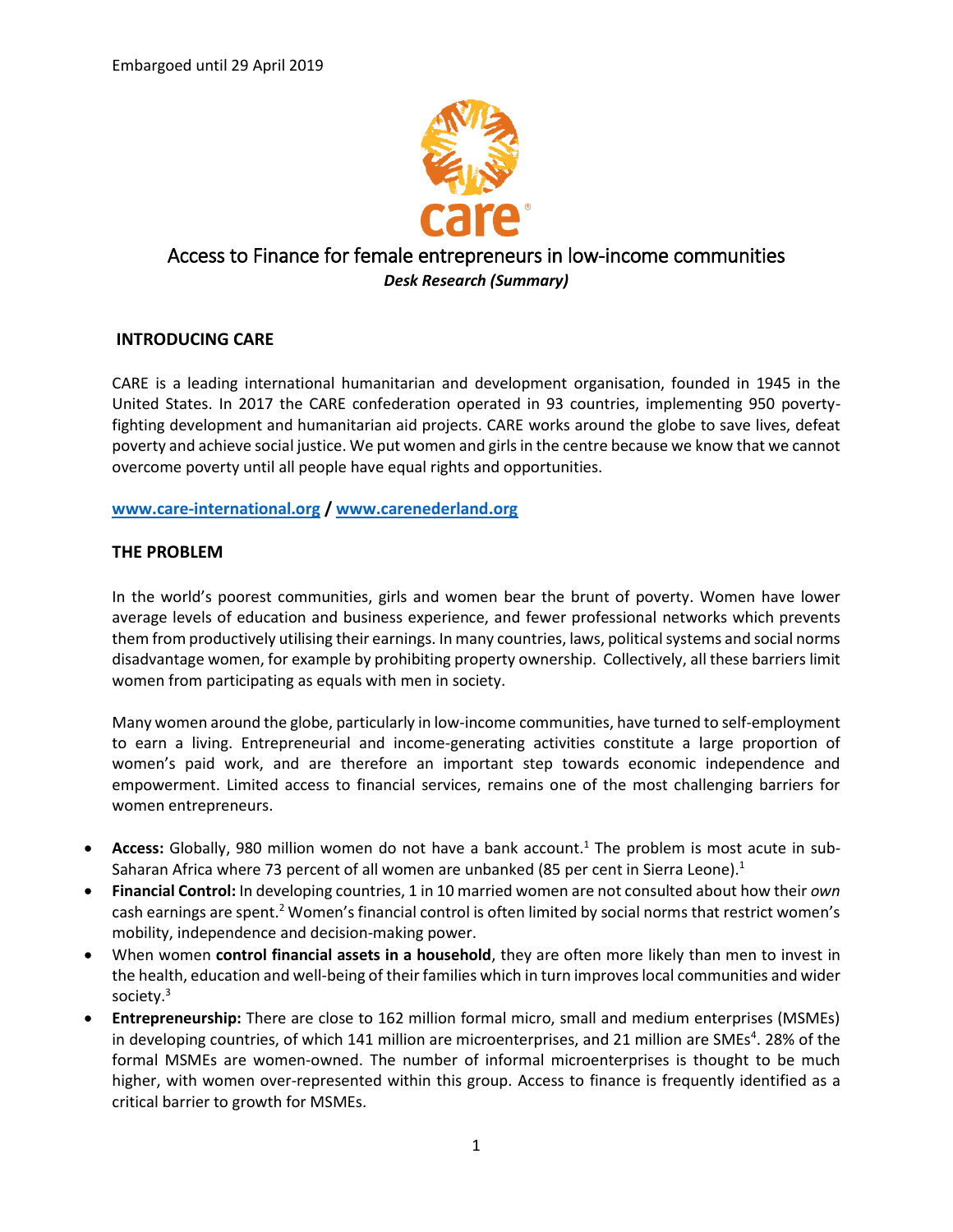Embargoed until 29 April 2019

- Although women's access to microfinance has grown exponentially in the last twenty years<sup>11</sup>, in developing countries the **MSME finance gap** is gaping. 80 per cent of women owned businesses with credit needs are either unserved or underserved **–** a 1.7 trillion USD financing gap.<sup>9</sup>
- **Male by Design:** Because financial service providers' de facto business model is based primarily on the needs and preferences of men, treating women and men the same means *treating women like men*. 6 Women have different needs than men, for example they want: more detailed information, time-saving access to services, easy to navigate websites, easier access to staff and peers.<sup>6</sup> Women are calculated risktakers, are more likely to save money and they are more cost-conscious around banking fees.<sup>7</sup>
- **Mobile Phones:** 390 million women in lower-middle-income countries still do not own a mobile phone, while over 1.2 billion women do not use mobile internet – a major barrier to pursuing and benefiting from economic opportunities. 8

### **THE BUSINESS CASE**

Women represent half the population, yet their ability to access financial services continues to be a challenge, particularly in low-income communities. It has been repeatedly shown that women represent a huge opportunity for financial service providers(FSPs) and that they outpace men in saving and repaying loans. Women also represent a lower risk than men and are sustainable clients.<sup>9</sup>

### **Giving women better access to financial products and services could unlock \$330 billion in annual global revenue.**<sup>10</sup>

Because financial products and services have traditionally been designed by men, the needs of women are continually overlooked. 'Pink marketing' does not work and is best viewed as tokenistic. In order to tap into the women's market, FSPs need to create gender specific products and services that genuinely meet everyone's needs. The potential of women speaks for itself:

- Women are good customers. Data from banks serving 22 million customers in 18 countries shows that:
	- o Women outpace men in overall growth in volume of credit (15% vs. 10%) and volume of deposits (17% vs.  $14\%)^9$
	- $\circ$  Women are strong savers, with lower loan-to-deposit ratios than men (66% vs. 115%)<sup>9</sup>
	- $\circ$  Women are prudent borrowers, with lower nonperforming loans than men (2.9% vs. 4.2%)<sup>9</sup>
	- o Companies that do well in the women's market also do well for investors (5.9% Internal Rate of Return (IRR) vs.  $1.6\%$  IRR)<sup>9</sup>

# **THE SOLUTION**

Much is being done to improve women's accessto financial services worldwide. Through CARE's extensive work with women living in low-income communities, we know that increasing access to credit must be accompanied by financial and business education, as well as access to savings and insurance products.

#### **Village Savings & Loans Associations:**

In 1991, CARE harnessed the ancient practice of group savings in a new concept called the Village Savings & Loans Associations (VSLA). Focusing on women, they provide a safe way to save money, access loans and obtain emergency insurance. Without outside capital, VSLAs were introduced as a tool to bring financial services to rural areas of low-income countries, where access is typically very limited. VSLAs enable women to work with what they have - the women are their own investors. The interest they pay on their loans comes back to them as profit.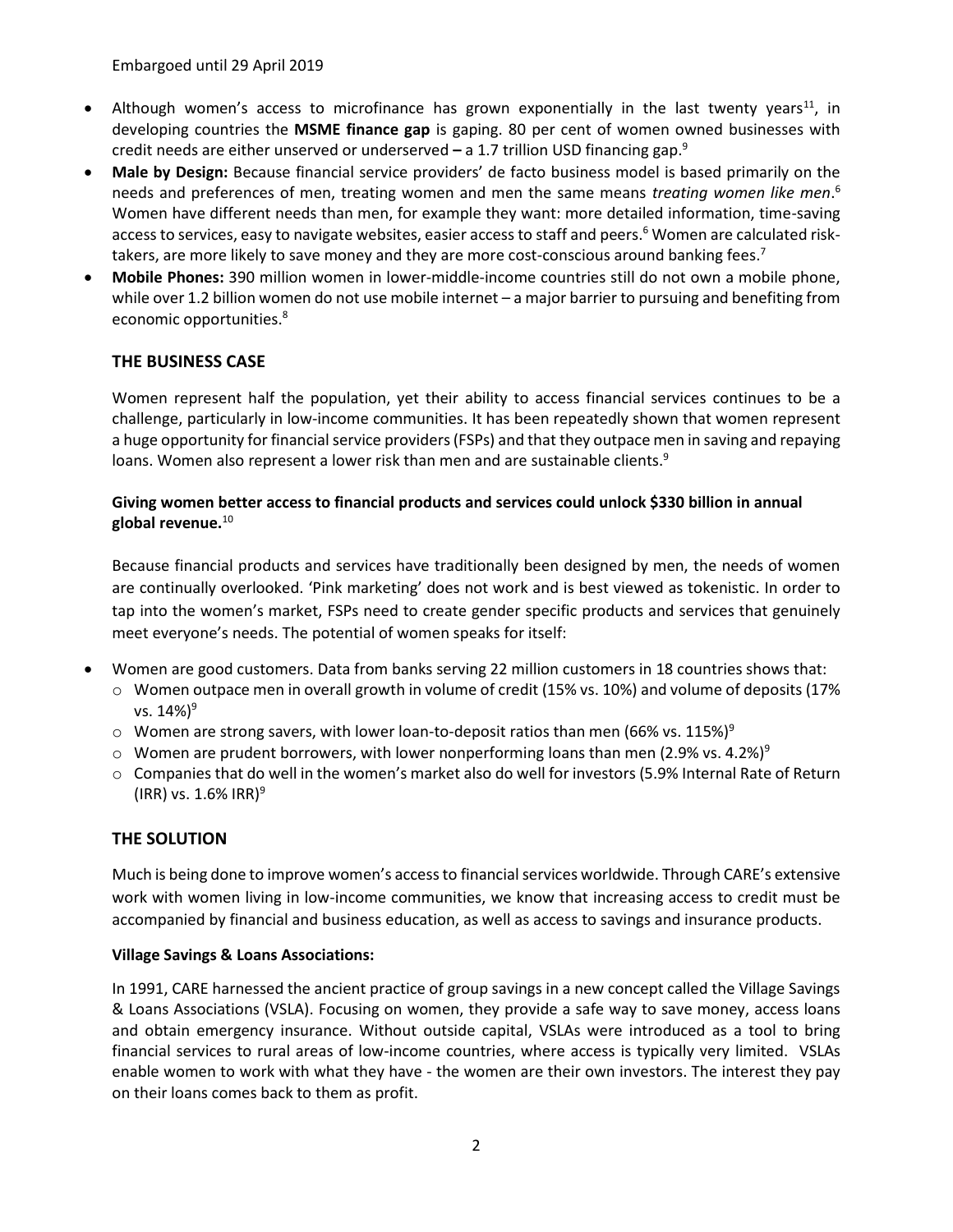A VSLA is a self-managed group of 20-30 members: they select their own members; elect their own management committees; set their own rates and fees; make their own decisions on whom to lend to and how much; and are entirely independent, informal associations. CARE supports VSLAs by providing a series of training and coaching sessions over nine to 12 months to support their success and sustainability.

As of December 2017, CARE had directly supported nearly 7 million members across 45 countries to join VSLAs, while influencing others to replicate the group model, with a total reach exceeding 15 million globally. Nearly 1 million members in twelve countries opened their **first bank account**, substantially increasing women's **control over income** while also improving VSLA performance. VSLAs have informed national policies and billion-dollar development programmes. CARE has engaged with Ministries of Finance, Gender, Agriculture and Health, and we have partnered with Central Banks and major national programmes to support the integration of VSLA methodology in their programmes. Today, more than 60 government initiatives across sub-Saharan Africa promote VSLAs or groups like them.

CARE has identified the ingredients for success of linking savings groups, such as VSLAs, with FSPs. Many of the aspects that make a VSLA successful also make a linkage successful: trust, financial knowledge, and social cohesion. To set groups up for success CARE, FSPs and Village Agent/Coordination networks must work closely with VSLAs.

#### [www.care.org/vsla](http://www.care.org/vsla)

#### **Women in Enterprise Programme:**

CARE has been running the Women in Enterprise programme since 2014, supported by H&M Foundation. The programme supports women living in low-income communities to set up and run their own businesses by providing support including training, skills development and funding. The focus is on ensuring equal rights for women, through economic empowerment.

Enterprise development is a proven mechanism to lift women out of poverty. Where CARE has supported poor women to improve their livelihoods through enterprise, our support does not stop here. Through this programme, CARE offers those women the opportunity to continue growing. At the same time these women act as role models to other women living in poverty and many become the employers of women in their communities. This cycle is both scalable and sustainable and allows for the continuous opportunity for women living in poverty to become economically independent.

Phase One of the programme ran from 2014-2017 and reached 100,000 women from low-income communities in eleven countries to start their own enterprises. In Burundi, all 10,000 women who participated in the project increased their income, on average by 203%. In Zambia over 82% of women said their life had improved through the project. In Burundi, CARE facilitated a link with Kenyan Central Bank so that 50 women could take out loans under favourable and secure conditions.

Phase Two of the programme runs from 2017-2020 and will reach 100,000 women from low-income communities in seven countries worldwide, ensuring they have adequate conditions to become successful and empowered entrepreneurs. Men and boys and other local stakeholders will be involved to change gender norms. The seven countries are: Peru, Guatemala, Sierra Leone, Ivory Coast, Jordan, Yemen and Sri Lanka. This phase is focused on developing mechanisms to take success to scale and multiply the impact. This will include developing enterprise models for different country contexts; action-based research to see what works well; and mobilizing stakeholders to further empower women.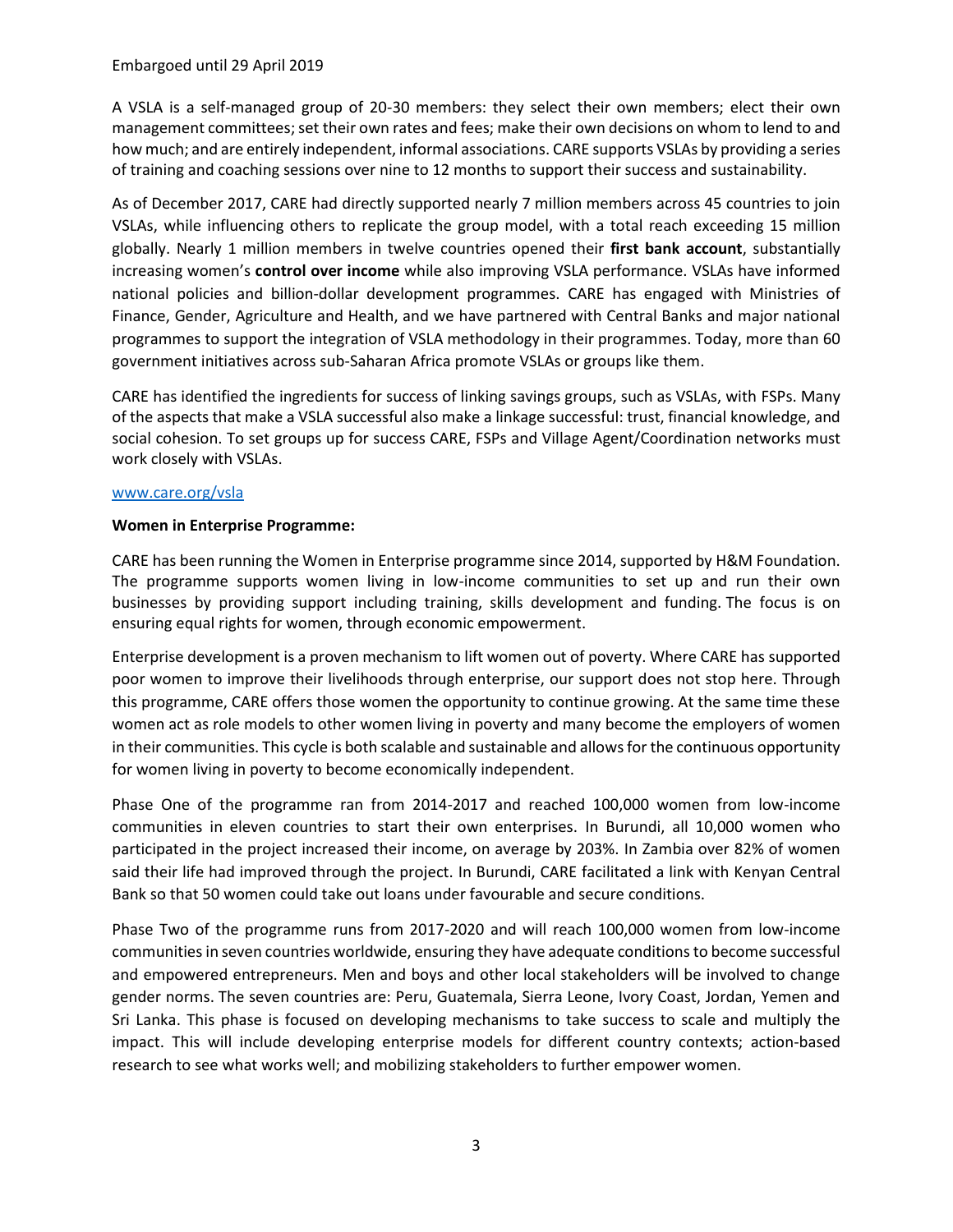The partnership extended into Ethiopia from 2015-2018. In Addis Ababa, the project supported 5,000 women who increased their income by 500%. Approximately 70% of the target group did not have any savings in the beginning of the project - this number was reduced to 3.6% in 2018.

In a number of different countries, CARE is developing partnerships, with FSPs to open up access to loans for women entrepreneurs, for example with Premiere Agence de Microfinance in Ivory Coast.

#### [www.skillpower.net](http://www.skillpower.net/)

### **LINK Up - Kenya and Tanzania:**

LINK Up was initiated by CARE in June 2014, with the objective to link savings groups in Kenya and Tanzania to FSPs over a 3-year period. The ultimate goal was to demonstrate the business case for FSPs to serve informal savings groups, while measuring the impact of access to formal financial services on VSLA performance, member wellbeing and women's economic empowerment.

Three FSPs chose to participate in the programme: Equity Bank in Kenya, and National Microfinance Bank (NMB) and Access Bank in Tanzania. Each FSP worked with CARE to design an appropriate group savings product that could effectively support the VSLA model. All three FSPs offered group savings accounts in addition to low-cost individual accounts. In the case of Equity Bank, a loan pilot was undertaken with 50 VSLA groups using a distinctive lending model that reinforced group cohesion.

CARE and the partner FSPs were able to link over 12,000 savings groups in Kenya and Tanzania. In addition, this generated an estimated 81,000 individual accounts through direct cross-selling. **All three partner FSPs acknowledged the business potential and financial inclusion opportunity provided by savings groups (VSLAs in particular).** As a result, the partner FSPs will continue to target these savings group customers and continue linking savings groups after LINK Up, with varying degrees of focus.

The value proposition for the FSPs of these customers includes a boost to liquidity with sustainable and predictable deposits from the savings groups, and an opportunity to engage otherwise underserved individuals often located in rural areas. Over the course of the LINK Up project, FSPs mobilized up to 780,000 USD in group savings deposits and up to 2.4 million USD in total deposits when linked individual account deposits are factored in. This strong performance led one LINK Up partner, NMB, to make savings groups a pillar in their bank-wide strategy.

The proportion of women in a savings group made a difference to outcomes. A group with more than 85% women is 200% more likely to have an active account than a group with a lower proportion of women. Additionally, groups with more than 85% women have 13% higher bank account balances.

# [http://www.careevaluations.org/wp-content/uploads/evaluations/linkup-final-report-march-2017](http://www.careevaluations.org/wp-content/uploads/evaluations/linkup-final-report-march-2017-vf.pdf) [vf.pdf](http://www.careevaluations.org/wp-content/uploads/evaluations/linkup-final-report-march-2017-vf.pdf)

# **CARE's RECOMMENDATIONS FOR FINANCIAL SERVICE PROVIDERS**

# **Staffing:**

- Train and employ more women in customer-facing roles within the industry.
- Improve training for male staff on working with women, listening to and interpreting their needs.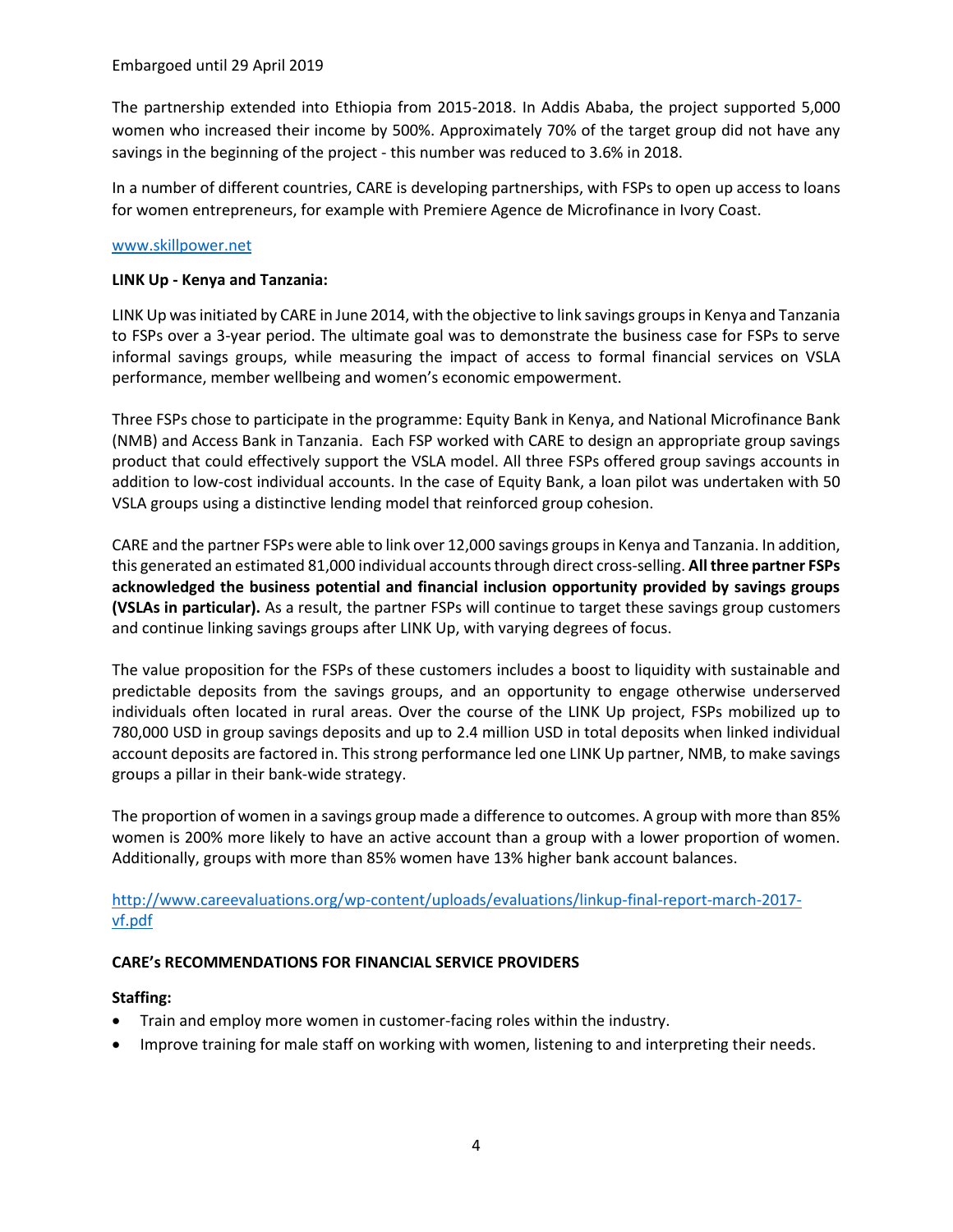### **Products:**

- Involve women in the development of products and services, including marketing and financial management materials.
- Offer alternative solutions to collateral requirements for women who need loans, such as:
	- (Legal) assistance in securing property rights
	- Loans to buy land
	- Loans based on cash flow, savings group history (e.g. from VSLAs), mobile phone transaction history or track record of enterprise performance
	- Group guarantee (VSLA approach)
	- Accepting moveable assets (like jewellery)
- Introduce loans with more flexible repayment terms, for example; delaying repayment until a business is more established; recognising cycles of income e.g. in agriculture; and maternity leave on loans. Evidence from India shows that more flexible repayment schedules can benefit clients and significantly lower transaction costs without increasing default rates. $11$
- Offer low or no-cost savings and credit products.
- Introduce mobile money/digital financial services bespoke to women to improve access.
- Provide non-financial services e.g. financial literacy training, business mentoring/coaching and legal aid.
- Stop 'pink marketing'.

#### **Distribution:**

- Introduce more flexible opening hours that fit with the multiple tasks and limited time of women.
- Increase field agents who can reach women in marginalized communities. There is increasing evidence that employing women as banking and network agents in their own communities may be especially effective for commercial banks or mobile network operators seeking to expand access to and knowledge about financial services to underserved women.

#### **Other:**

- Separate men and women when reviewing data to better understand their bespoke needs.
- Partner with development organisations (who specialise in enterprise and financial training for women) to design products tailored to the bespoke needs of marginalized and low-income women.

*Report compiled by Miriam van Muijlwijk and Emma Langbridge, CARE Netherlands, March 2019 For a copy of the full report please email: [vanMuijlwijk@carenederland.org](mailto:vanMuijlwijk@carenederland.org)*